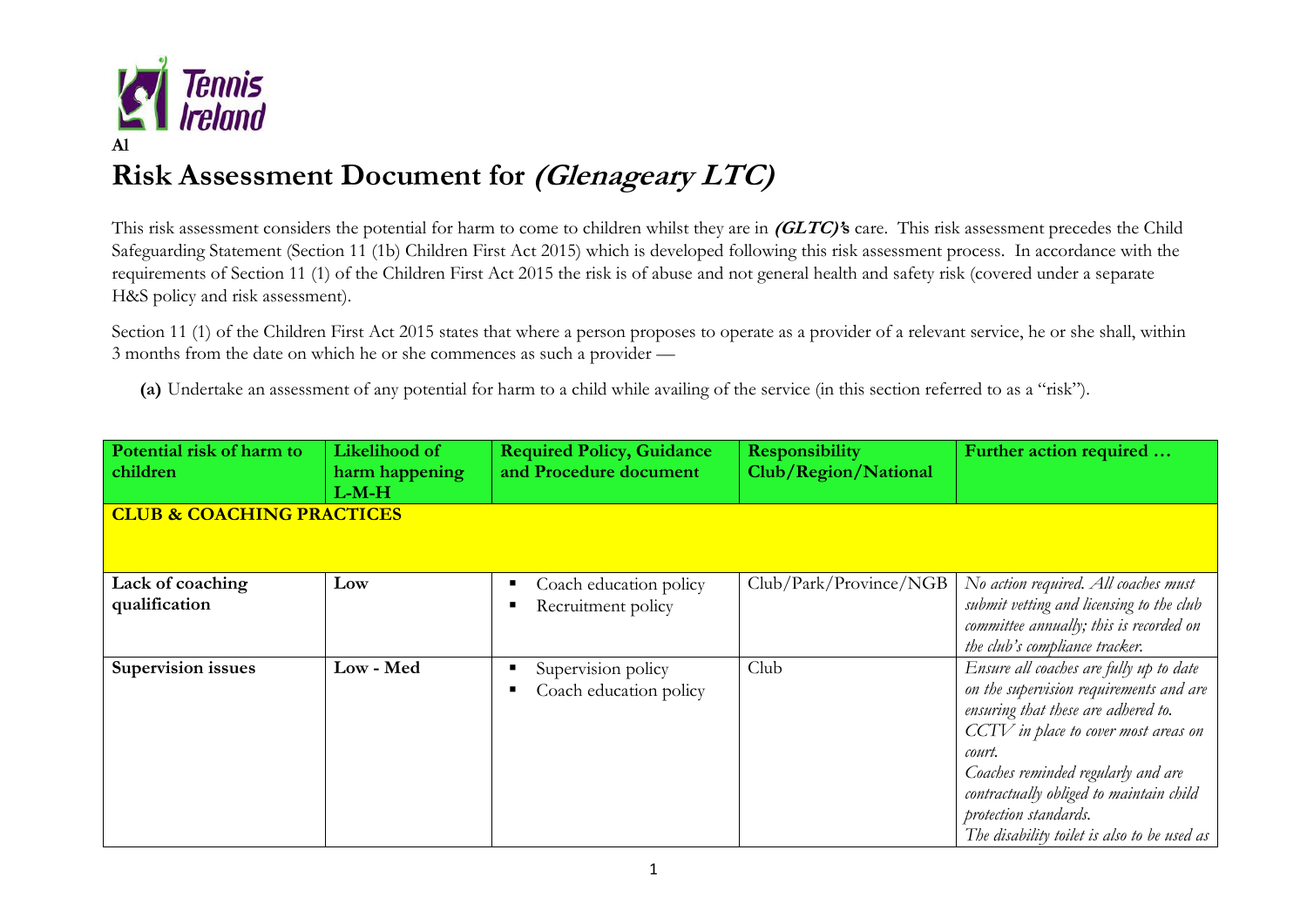

| Potential risk of harm to<br>children                                                   | Likelihood of<br>harm happening<br>$L-M-H$ | <b>Required Policy, Guidance</b><br>and Procedure document                                          | <b>Responsibility</b><br>Club/Region/National | Further action required                                                                                                                                                                                                                                                                                                 |
|-----------------------------------------------------------------------------------------|--------------------------------------------|-----------------------------------------------------------------------------------------------------|-----------------------------------------------|-------------------------------------------------------------------------------------------------------------------------------------------------------------------------------------------------------------------------------------------------------------------------------------------------------------------------|
|                                                                                         |                                            |                                                                                                     |                                               | the U18s toilet for during junior<br>coaching hours                                                                                                                                                                                                                                                                     |
| Unauthorised<br>photography & recording<br>activities                                   | Low                                        | Photography and Use of<br>Images policy                                                             | Club                                          | Signage is in place, but members and<br>coaches need to be reminded on a<br>regular basis.<br>Particular requirement to remind<br>coaches regularly that children's names<br>and pictures cannot go up on social<br>media (without parental consent).<br>This will be covered in quarterly<br>engagements with coaches. |
| <b>Behavioural Issues</b>                                                               | Low                                        | Code of Conduct<br>п<br>Safeguarding Level 1 (min)<br>п<br>Complaints & Disciplinary<br>п<br>policy | Club                                          | Issue 2021 code of conduct for parents<br>and children for signed return.                                                                                                                                                                                                                                               |
| No guidance for<br>travelling and away trips                                            | Low                                        | Travel/Away trip policy<br>п<br>Child Safeguarding<br>Training                                      | Club                                          | Ensure parental consent and contact<br>details are obtained when their child is<br>being driven to matches (simple process<br>required).                                                                                                                                                                                |
| Lack of adherence with<br>misc procedures in<br>Safeguarding policy (i.e.<br>transport) | Low                                        | Safeguarding policy<br>п<br>Complaints & disciplinary<br>policy                                     | Club                                          |                                                                                                                                                                                                                                                                                                                         |
| <b>COMPLAINTS &amp; DISCIPLINE</b>                                                      |                                            |                                                                                                     |                                               |                                                                                                                                                                                                                                                                                                                         |
| Lack of awareness of a<br>Complaints &<br>Disciplinary policy                           | Low                                        | Complaints & Disciplinary<br>п<br>procedure/policy<br>Communications<br>procedure                   | Club/Park/Province/NGB                        | CPOs to ensure all child protection<br>policies are available online and<br>updated regularly.<br>Club administrator to ensure that<br>policies on complaints, discipline and<br>behaviour (code of conduct) are emailed<br>once a year.                                                                                |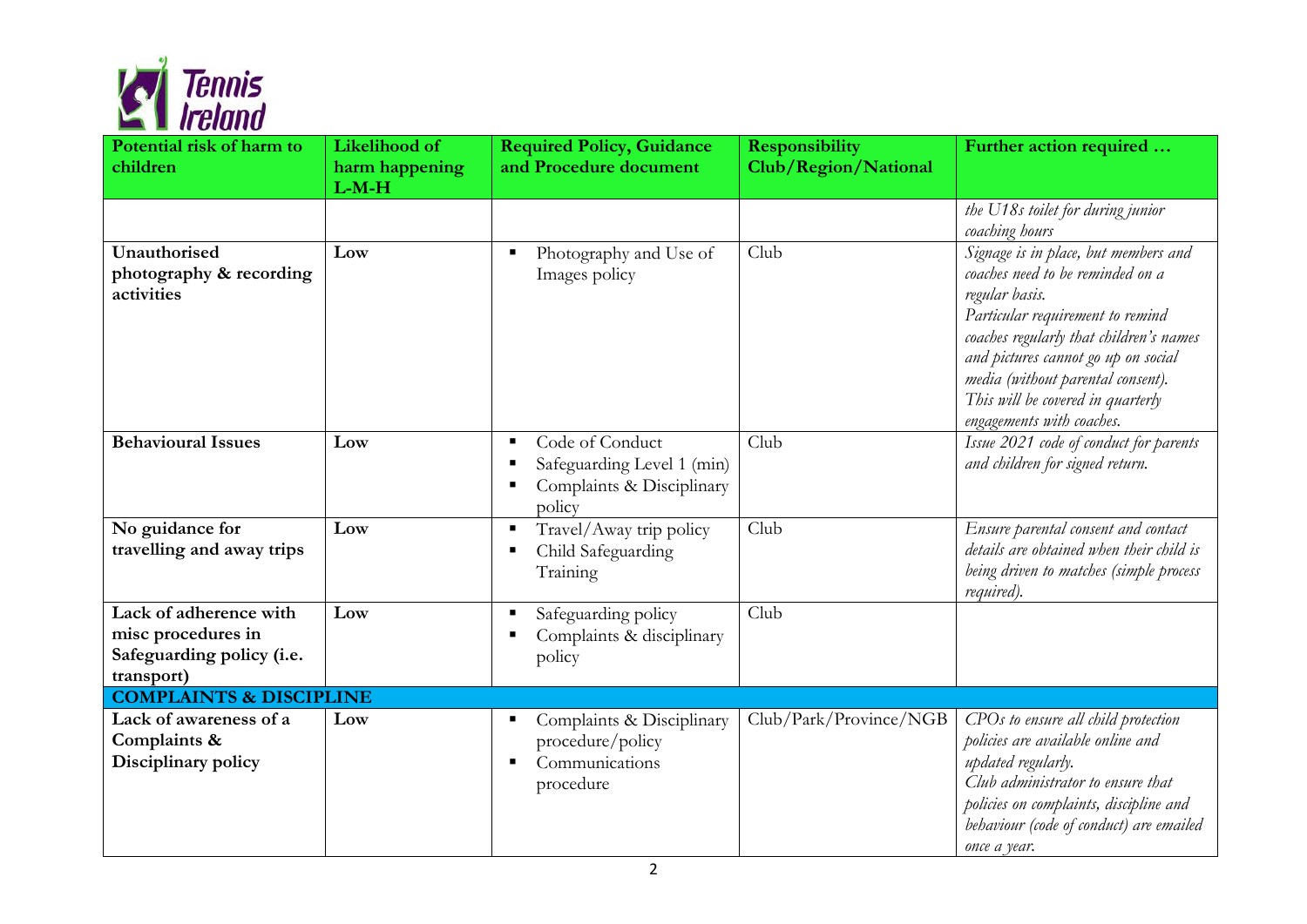

| Potential risk of harm to<br>children                                                                                       | Likelihood of<br>harm happening<br>$L-M-H$ | <b>Required Policy, Guidance</b><br>and Procedure document                                                     | <b>Responsibility</b><br>Club/Region/National    | Further action required                                                                                                                                                                                      |
|-----------------------------------------------------------------------------------------------------------------------------|--------------------------------------------|----------------------------------------------------------------------------------------------------------------|--------------------------------------------------|--------------------------------------------------------------------------------------------------------------------------------------------------------------------------------------------------------------|
| <b>Complaints not being</b><br>dealt with seriously                                                                         | Low                                        | Complaints & Disciplinary<br>п<br>procedure/policy                                                             | Club                                             | No action                                                                                                                                                                                                    |
| <b>REPORTING PROCEDURES</b>                                                                                                 |                                            |                                                                                                                |                                                  |                                                                                                                                                                                                              |
| Lack of knowledge of<br>organisational and<br>statutory reporting<br>procedures                                             | Low                                        | Reporting<br>п<br>procedures/policy<br>Coach education policy<br>п<br>Code of Conduct<br>п<br>/Behaviour       | Club/Park/Province/NGB                           | Committee to be reminded of the<br>procured in the event of an issue arising.                                                                                                                                |
| No Children's Officer<br>appointed                                                                                          | Low                                        | Reporting<br>٠<br>procedures/policy                                                                            | Club                                             | No action for now                                                                                                                                                                                            |
| No Designated Liaison<br><b>Person Appointed</b>                                                                            | Low-med                                    | Reporting<br>$\blacksquare$<br>procedures/policy                                                               | Club                                             | No action for now                                                                                                                                                                                            |
| Concerns of abuse or<br>harm not reported                                                                                   | Low                                        | Reporting<br>$\blacksquare$<br>procedures/policy<br>Child Safeguarding<br>$\blacksquare$<br>Training - Level 1 | NGB Mandated Person<br>Designated Liaison Person | Make members aware of policies and<br>procedures that are available on the<br>website.                                                                                                                       |
| Not clear who Young<br>Persons should talk to or<br>report to                                                               | Low to med                                 | Post the names of CCOs,<br>$\blacksquare$<br>DLPs and MP                                                       | CCO<br><b>DLP</b>                                | CPOs to attend summer camps to<br>introduce themselves to children.                                                                                                                                          |
| <b>FACILITIES</b>                                                                                                           |                                            |                                                                                                                |                                                  |                                                                                                                                                                                                              |
| Unauthorised access to<br>designated children's<br>play & practice areas and<br>to changing rooms,<br>showers, toilets etc. | Med                                        | Supervision policy<br>п<br>Coach education                                                                     | Club/Park/Province/NGB                           | Ensure CCTV is operating well in the<br>main areas o the club, including<br>corridors accessing changing rooms.<br>Remind juniors that the disability toilet<br>is also the U18 toilet and changing<br>area. |
| Unauthorised exit from<br>children's areas                                                                                  | N/a                                        | Supervision policy<br>Coach education<br>$\blacksquare$                                                        | Club                                             | No action.                                                                                                                                                                                                   |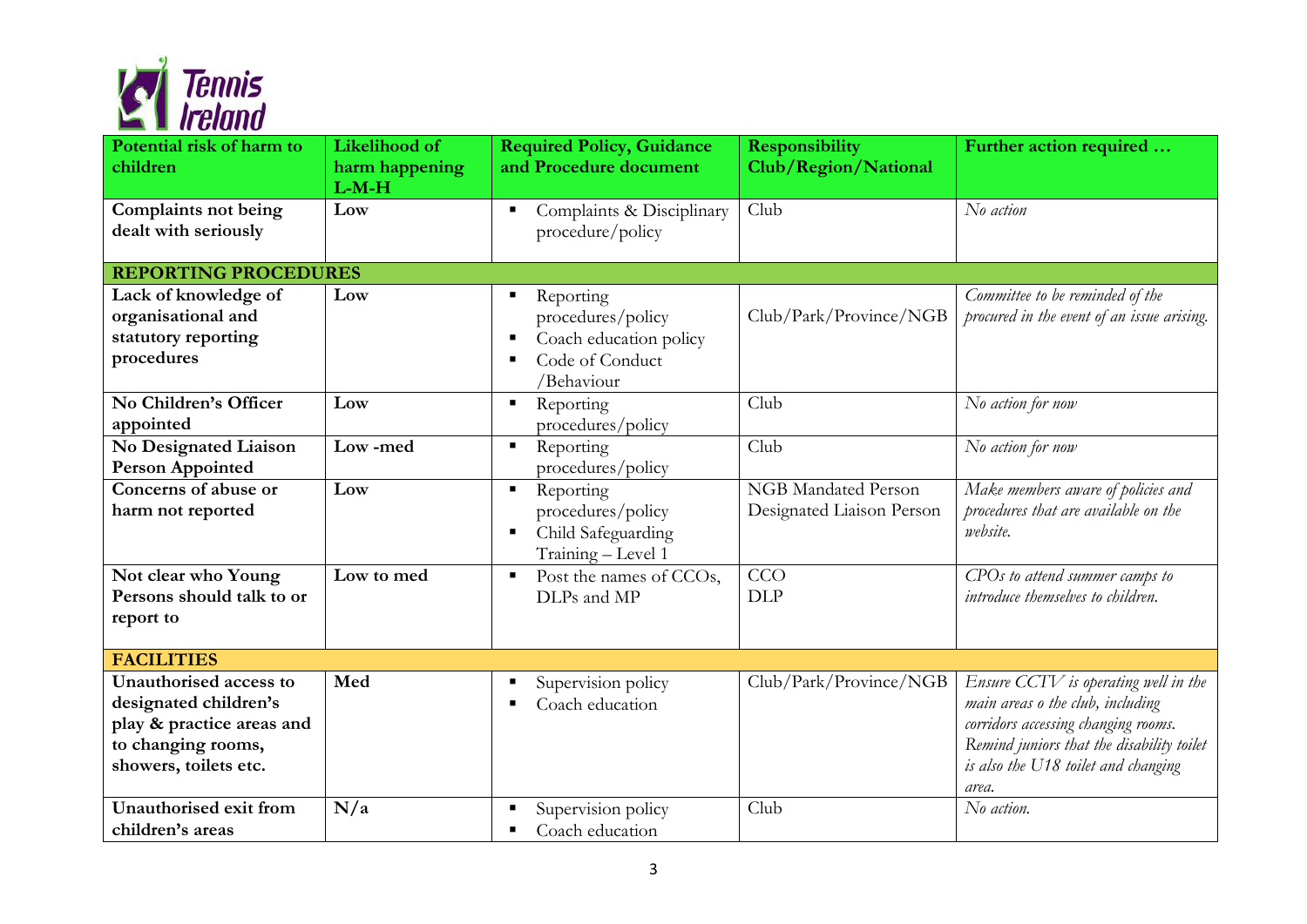

| Potential risk of harm to<br>children                                                 | Likelihood of<br>harm happening<br>$L-M-H$ | <b>Required Policy, Guidance</b><br>and Procedure document               | <b>Responsibility</b><br>Club/Region/National | Further action required                                                                                                                                                              |
|---------------------------------------------------------------------------------------|--------------------------------------------|--------------------------------------------------------------------------|-----------------------------------------------|--------------------------------------------------------------------------------------------------------------------------------------------------------------------------------------|
| Photography, filming or<br>recording in prohibited<br>areas                           | Med-High                                   | Photography policy and<br>п<br>use of devices in private<br>zones        | Club                                          | Regularly remind all members including<br>juniors that no camera/phone camera<br>and pictures allowed to be taken in<br>changing rooms or bathrooms                                  |
| <b>Children sharing facilities</b><br>with adults e.g. dressing<br>room, showers etc. | Med                                        | Safeguarding policy<br>$\blacksquare$                                    | Club/Park/Province/NGB                        | Clarify that $\langle$ 18s may only use the<br><18/ Disability bathroom/ changing<br>area.                                                                                           |
| Risk of injury during<br>construction works                                           | Low                                        | Safety signage/<br>п<br>communications to<br>members                     | Club                                          | Fully cordoned off construction work<br>area must be maintained at all times.<br>Ongoing review of Health and Safety<br>aspects of the construction to be<br>completed by committee. |
| <b>RECRUITMENT</b>                                                                    |                                            |                                                                          |                                               |                                                                                                                                                                                      |
| Recruitment of<br>inappropriate people                                                | Low                                        | Recruitment policy<br>п                                                  | Club                                          | All new staff/coaches must be<br>interviewed, vetted and references<br>provided - without exception.                                                                                 |
| Lack of clarity on roles                                                              | Low                                        | Recruitment policy<br>Ξ                                                  | Club                                          | No action                                                                                                                                                                            |
| Unqualified or untrained<br>people in role                                            | Low                                        | Recruitment policy<br>Е                                                  | Club                                          | No action                                                                                                                                                                            |
| <b>COMMUNICATIONS AND SOCIAL MEDIA</b>                                                |                                            |                                                                          |                                               |                                                                                                                                                                                      |
| Lack of awareness of<br>'risk of harm' with<br>members and visitors                   | Low                                        | Child Safeguarding<br>Е<br>Statement<br>Training policy<br>в             | Club                                          | No u18's are allowed on adult team's<br>WhatsApp groups.                                                                                                                             |
| No communication of<br><b>Child Safeguarding</b><br><b>Statement or Code of</b>       | Low                                        | Child Safeguarding<br>п<br>Statement - display<br>Code of Behaviour<br>п | Club                                          | Issue 2021 Code of Conduct to<br>members.                                                                                                                                            |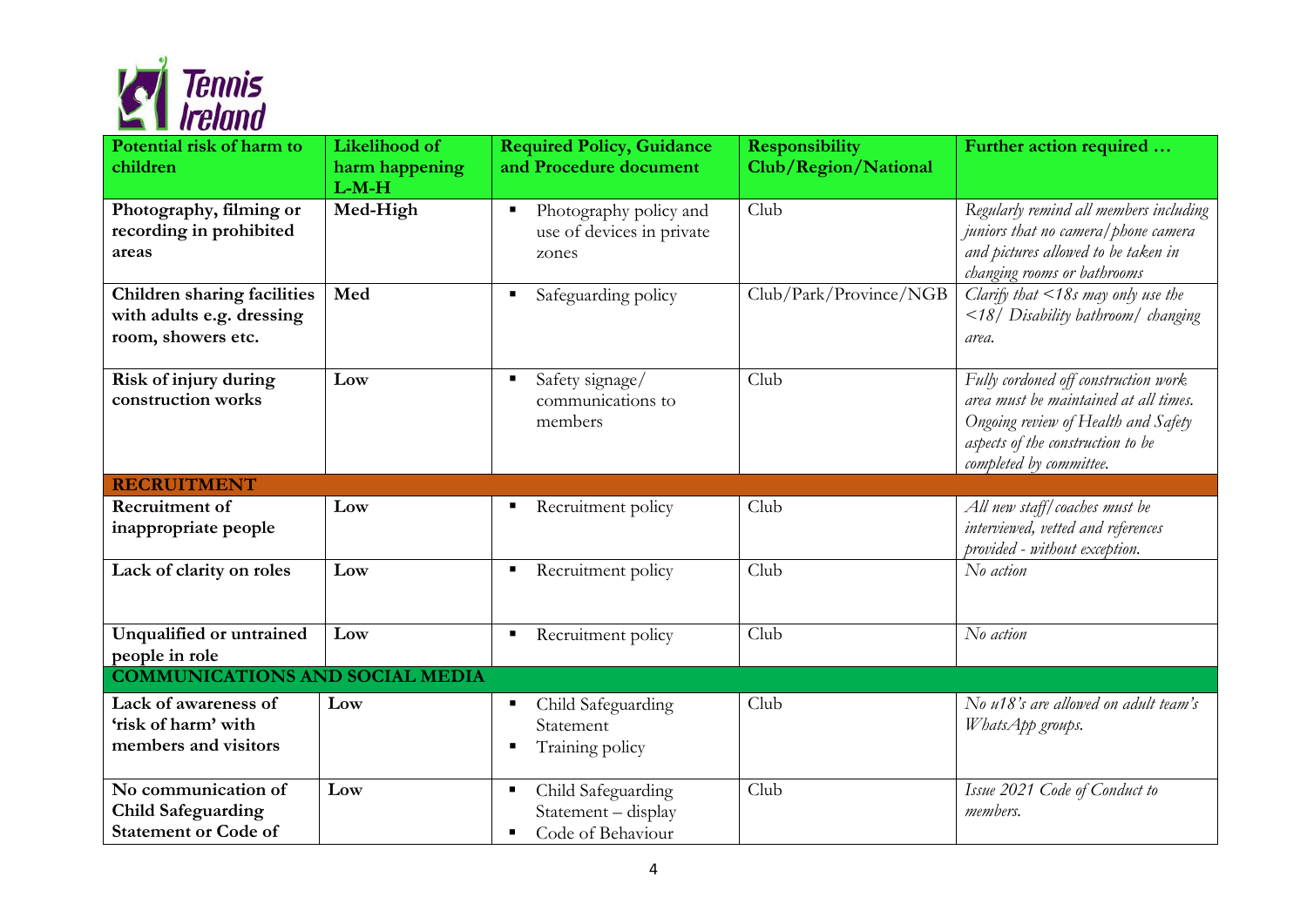

| Potential risk of harm to<br>children                                                                                     | Likelihood of<br>harm happening<br>$L-M-H$ | <b>Required Policy, Guidance</b><br>and Procedure document | <b>Responsibility</b><br>Club/Region/National | Further action required                                                        |  |
|---------------------------------------------------------------------------------------------------------------------------|--------------------------------------------|------------------------------------------------------------|-----------------------------------------------|--------------------------------------------------------------------------------|--|
| <b>Behaviour</b> to<br>members or visitors<br>Inappropriate use of<br>social media and<br>communications by<br>under 18's | Med                                        | - distribute<br>Communications policy<br>Code of conduct   | Club                                          | Issue 2021 Code of Conduct to Junior<br><i>members.</i>                        |  |
| <b>GENERAL RISK OF HARM</b>                                                                                               |                                            |                                                            |                                               |                                                                                |  |
| Harm not being<br>recognised                                                                                              | Low                                        | Safeguarding policy<br>Child Safeguarding<br>п<br>Training | Club                                          | Maintain a level of awareness of<br>policies and procedures amongst<br>members |  |
| Harm caused by<br>child to child<br>coach to child<br>volunteer to child<br>member to child<br>visitor to child           | $Low - med$                                | Safeguarding policy<br>п<br>Child Safeguarding<br>Training | Club                                          | Maintain a level of awareness of<br>policies and procedures amongst<br>members |  |

## Explanation of terms used:

**Potential risk of harm to children** – these are identified risks of harm to children whilst accessing activities in the Club/Park/Province/NGB.

**Likelihood of harm happening** – the likelihood of the risk occurring in the club/park/province/NGB measured by you as Low/Medium or High.

**Required Policy, Guidance and Procedure document** – indication of the policy required to alleviate the risk.

**Responsibility** – provider should indicate where the responsibility for alleviating the risk lies.

Further action... - indicates further action that might be necessary to alleviate any risk ongoing.